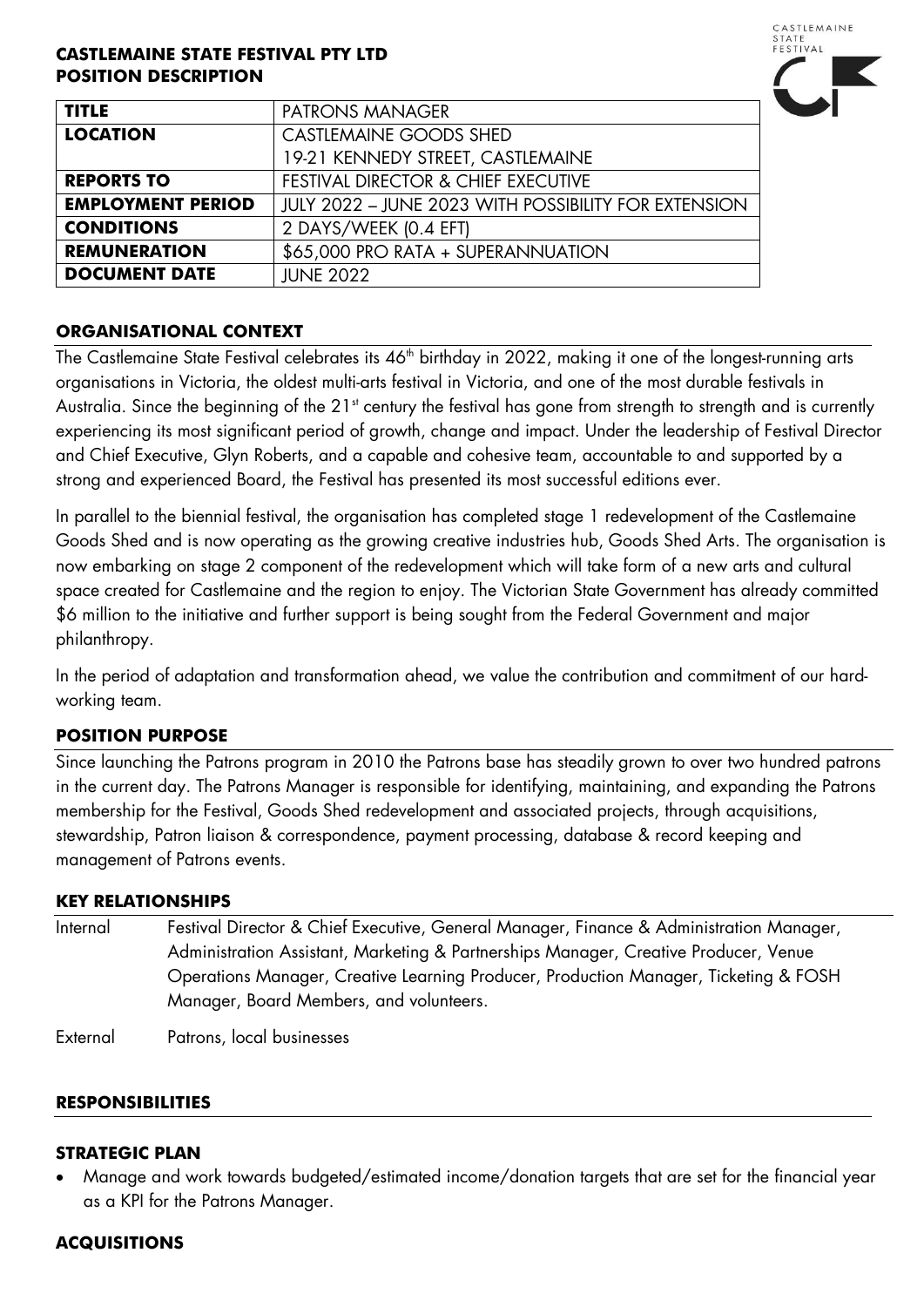- Utilising and analysing audience engagement data which tracks metric around loyalty and longevity identify prospective Patrons, and their recruitment into the program.
- Maximise and increase intra-program giving through monitoring engagement data and building strong interpersonal relationship with the Patrons.
- Manage and identify Patrons who are ready in their journey to consider a major gift or a bequest.

#### **STEWARDSHIP**

• Planning and facilitating a social program that engages and informs Patrons in the role as stakeholders both during and between Festivals. Designing and distributing flyers, cards, and invitations.

# **PATRON LIAISON & CORRESPONDENCE**

- Keeping in regular contact with Patrons and having a keen awareness of their personal situation that may impact on their ability to remain as Patrons. E.g. Illness, immobility, bereavement etc.
- Post-Festival surveys, reports to the Board, prepare and send out Patrons eNews, general letters of welcome, thank you, congratulations, reminders, invitations etc.

# **PAYMENT PROCESSING & FINANCES**

- Review and update current financials processes for receiving and receipting donations.
- Fortnightly reconciliation with bank statements for periodic payments and tax-deductible receipting. Working with the Finance & Administration Manager to identify patrons' direct deposits and eftpos payments from patrons.
- Tracking of invoices for Patrons program expenditure.

# **DATABASE & RECORD KEEPING**

- Review and update current processes for recording donations and maintaining Patron information through the CRM and Ticketing System.
- Fortnightly data entry into the CRM.

# **EVENTS**

• Management of Patron and stakeholder events during and in between Festivals including coordination of venues, invitations, hospitality, artists and rsvp lists.

# **REPORTING**

• Report regularly and as requested to the Festival Director, General Manager and Board on Patrons matters.

# **SELECTION CRITERIA**

- Experience in working in the arts, the not-for-profit sector, and/or local community sector.
- Confidence in approaching and dealing with donors, prospective donors, in-kind sponsors, team members and other arts industry professionals.
- A sound knowledge of local and non-local arts lovers/philanthropists and data driven audience engagement. High-level and flexible verbal and writing skills.
- Sound organisational and administration experience and skills.
- An understanding of financial management, setting targets, keeping records and reconciliation procedures.
- Ability to work in a team environment and build professional relationships within the arts industry.
- Experience in organising and facilitating events.
- Experience using Customer Relations Management systems.

# **PERSONAL ATTRIBUTES**

- People skills the ability to develop positive, collaborative working relationships at all levels.
- Reliable and trustworthy able to perform duties with honesty and integrity and is comfortable and experienced in handling confidential information.